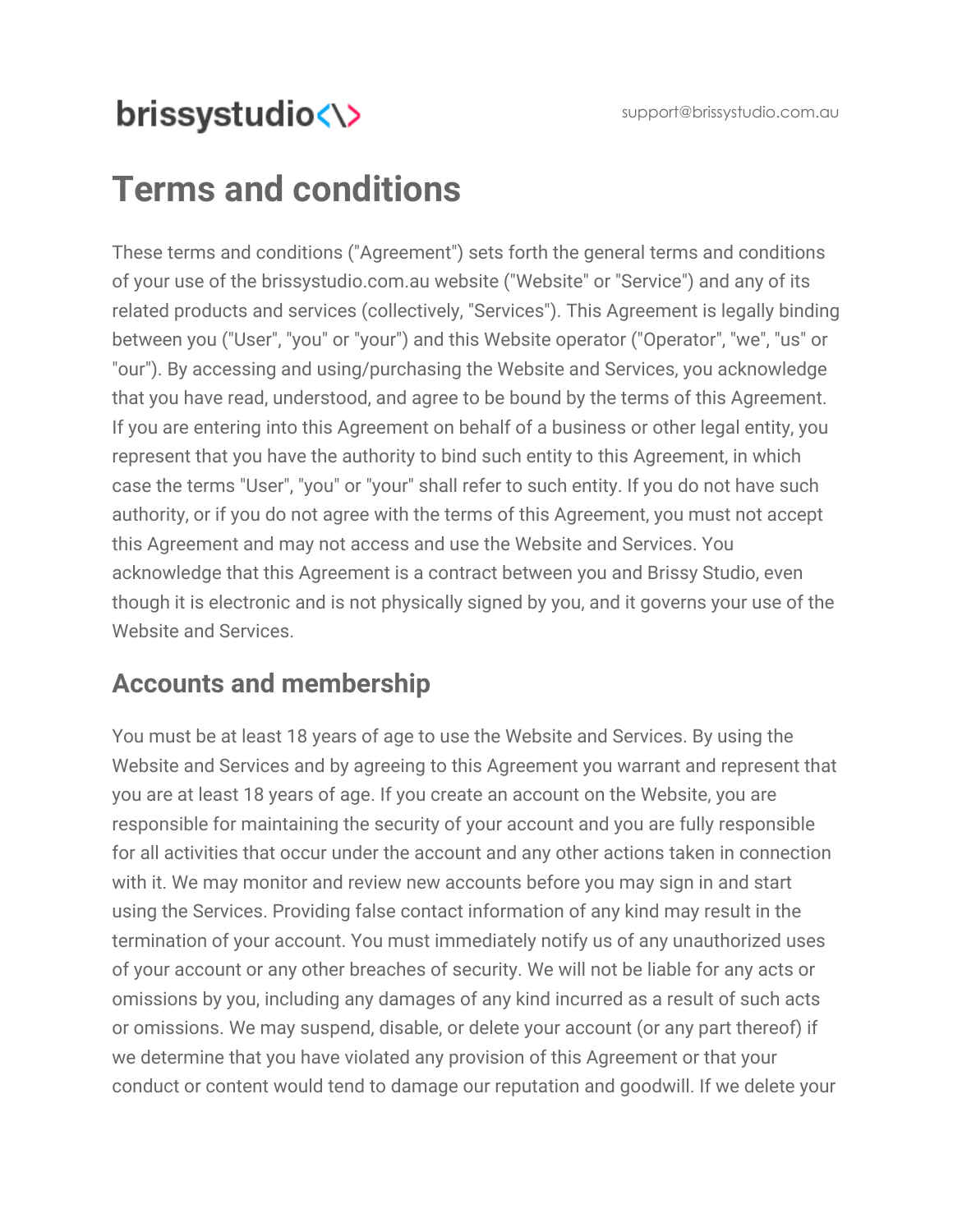account for the foregoing reasons, you may not re-register for our Services. We may block your email address and Internet protocol address to prevent further registration.

#### **User content**

We do not own any data, information or material (collectively, "Content") that you submit on the Website in the course of using the Service. You shall have sole responsibility for the accuracy, quality, integrity, legality, reliability, appropriateness, and intellectual property ownership or right to use of all submitted Content. We may monitor and review the Content on the Website submitted or created using our Services by you. You grant us permission to access, copy, distribute, store, transmit, reformat, display and perform the Content of your user account solely as required for the purpose of providing the Services to you. Without limiting any of those representations or warranties, we have the right, though not the obligation, to, in our own sole discretion, refuse or remove any Content that, in our reasonable opinion, violates any of our policies or is in any way harmful or objectionable. You also grant us the license to use, reproduce, adapt, modify, publish or distribute the Content created by you or stored in your user account for commercial, marketing or any similar purpose.

### **Plagiarism or unintentional copyright breach**

All contents published on the Business Hub section of this website are user data and Brissy studio do not take any responsibility for their genuinely or copyright terms. We are happy to remove any contents from the website upon request if the complaint is legitimate. Please contact [support@brissystudio.com.au](mailto:support@brissystudio.com.au) to action any plagiarism or unintentional copyright breach. The content will be removed from the website with 24 hours notice.

### **Backups**

We perform regular backups of the Website and its Content, however, these backups are for our own administrative purposes only and are in no way guaranteed. You are responsible for maintaining your own backups of your data. We do not provide any sort of compensation for lost or incomplete data in the event that backups do not function properly. We will do our best to ensure complete and accurate backups, but assume no responsibility for this duty.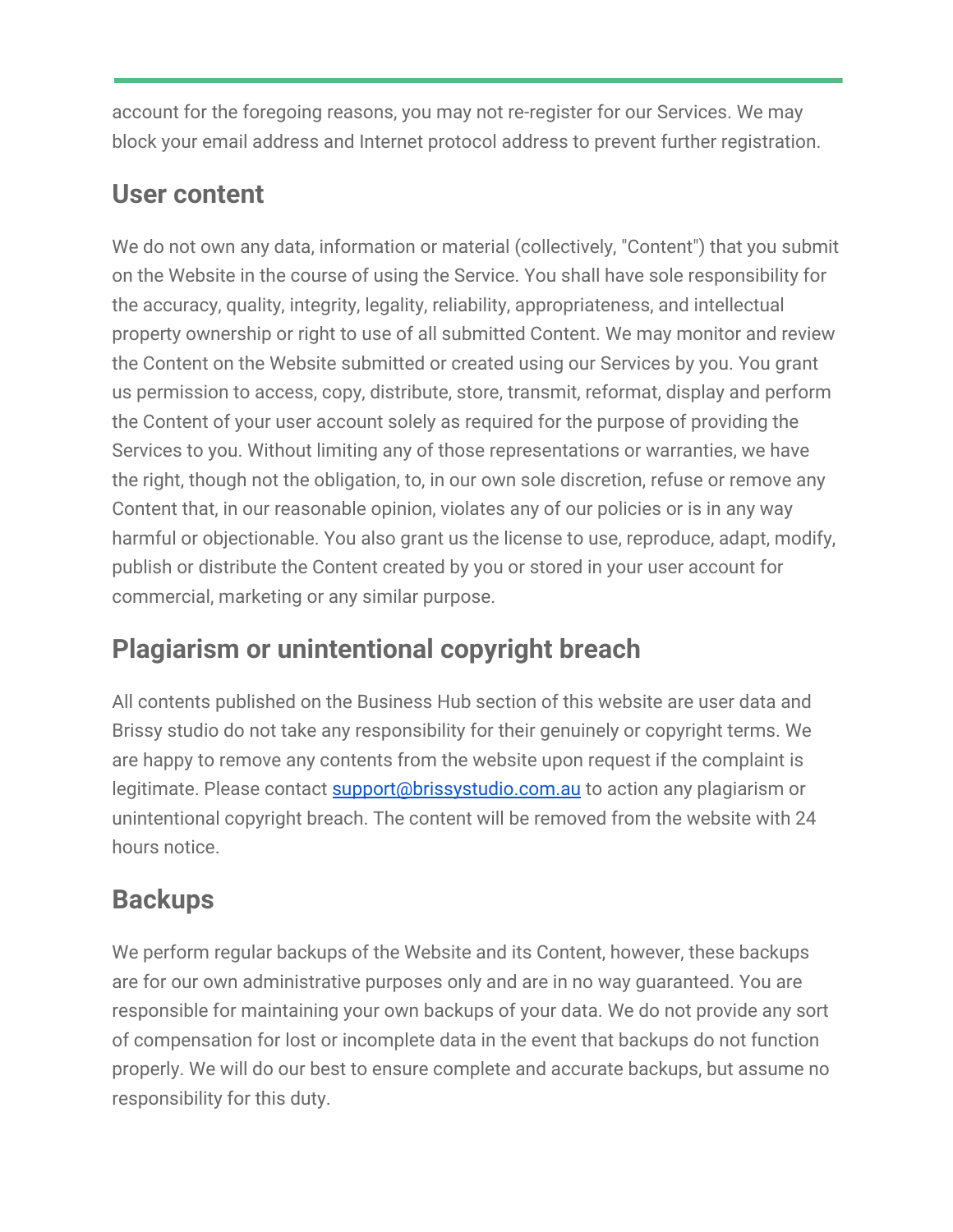#### **Links to other resources**

Although the Website and Services may link to other resources (such as websites, mobile applications, etc.), we are not, directly or indirectly, implying any approval, association, sponsorship, endorsement, or affiliation with any linked resource, unless specifically stated herein. We are not responsible for examining or evaluating, and we do not warrant the offerings of, any businesses or individuals or the content of their resources. We do not assume any responsibility or liability for the actions, products, services, and content of any other third parties. You should carefully review the legal statements and other conditions of use of any resource which you access through a link on the Website and Services. Your linking to any other off-site resources is at your own risk.

### **Prohibited uses**

In addition to other terms as set forth in the Agreement, you are prohibited from using the Website and Services or Content: (a) for any unlawful purpose; (b) to solicit others to perform or participate in any unlawful acts; (c) to violate any international, federal, provincial or state regulations, rules, laws, or local ordinances; (d) to infringe upon or violate our intellectual property rights or the intellectual property rights of others; (e) to harass, abuse, insult, harm, defame, slander, disparage, intimidate, or discriminate based on gender, sexual orientation, religion, ethnicity, race, age, national origin, or disability; (f) to submit false or misleading information; (g) to upload or transmit viruses or any other type of malicious code that will or may be used in any way that will affect the functionality or operation of the Website and Services, third party products and services, or the Internet; (h) to spam, phish, pharm, pretext, spider, crawl, or scrape; (i) for any obscene or immoral purpose; or (j) to interfere with or circumvent the security features of the Website and Services, third party products and services, or the Internet. We reserve the right to terminate your use of the Website and Services for violating any of the prohibited uses.

## **Intellectual property rights**

"Intellectual Property Rights" means all present and future rights conferred by statute, common law or equity in or in relation to any copyright and related rights, trademarks, designs, patents, inventions, goodwill and the right to sue for passing off, rights to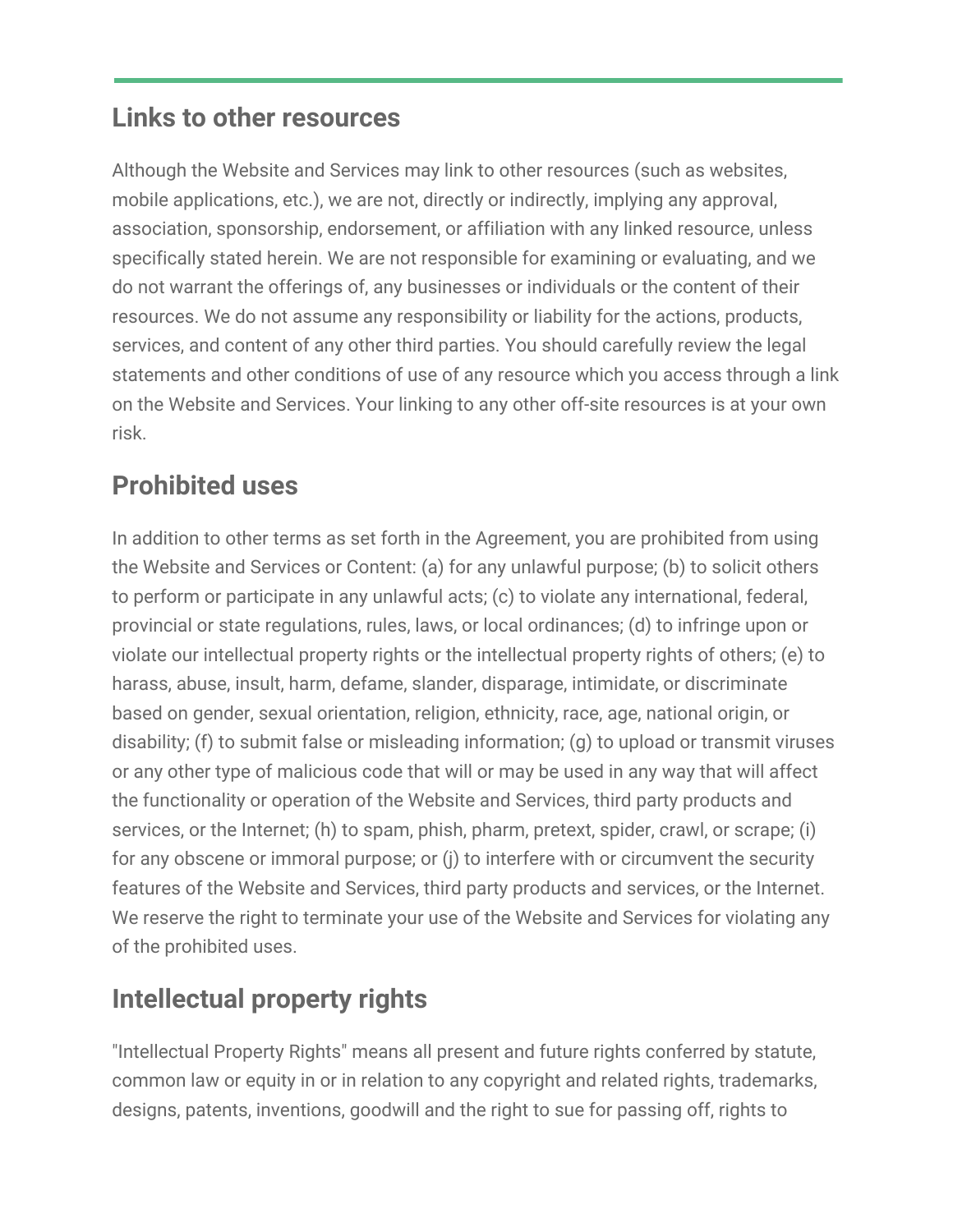inventions, rights to use, and all other intellectual property rights, in each case whether registered or unregistered and including all applications and rights to apply for and be granted, rights to claim priority from, such rights and all similar or equivalent rights or forms of protection and any other results of intellectual activity which subsist or will subsist now or in the future in any part of the world. This Agreement does not transfer to you any intellectual property owned by Brissy Studio or third parties, and all rights, titles, and interests in and to such property will remain (as between the parties) solely with Brissy Studio. All trademarks, service marks, graphics and logos used in connection with the Website and Services, are trademarks or registered trademarks of Brissy Studio or its licensors. Other trademarks, service marks, graphics and logos used in connection with the Website and Services may be the trademarks of other third parties. Your use of the Website and Services grants you no right or license to reproduce or otherwise use any of Brissy Studio or third party trademarks.

## **Terms of Sales**

Product and services - All product and services offered on this website by Brissy Studio are as described in their respected URL. They shall be delivered to you ("user") in full and as described. Brissy studio will take full responsibility for the quality of its product and services.

Project Duration - All estimated delivery times are based on Customer ("user") full cooperation and delays from the customer could affect the timeline of the project. Brissy Studio does not take any responsibility for delays caused by the customer ("user") for any reasons.

Money-Back Guarantee - Brissy Studio Money-Back Guarantee term is only applicable if the term is allocated to a service. The refund will be applied as a credit (once approved) which can be used toward other product and services on this website.

Design Guarantee - All Brissy design drafts are free of charge for all users. Once the final layout is confirmed by the customer, Brissy remains the right to refuse further changes to the design during the project. All further change requests are subjected to extra fees (if specified by the developer).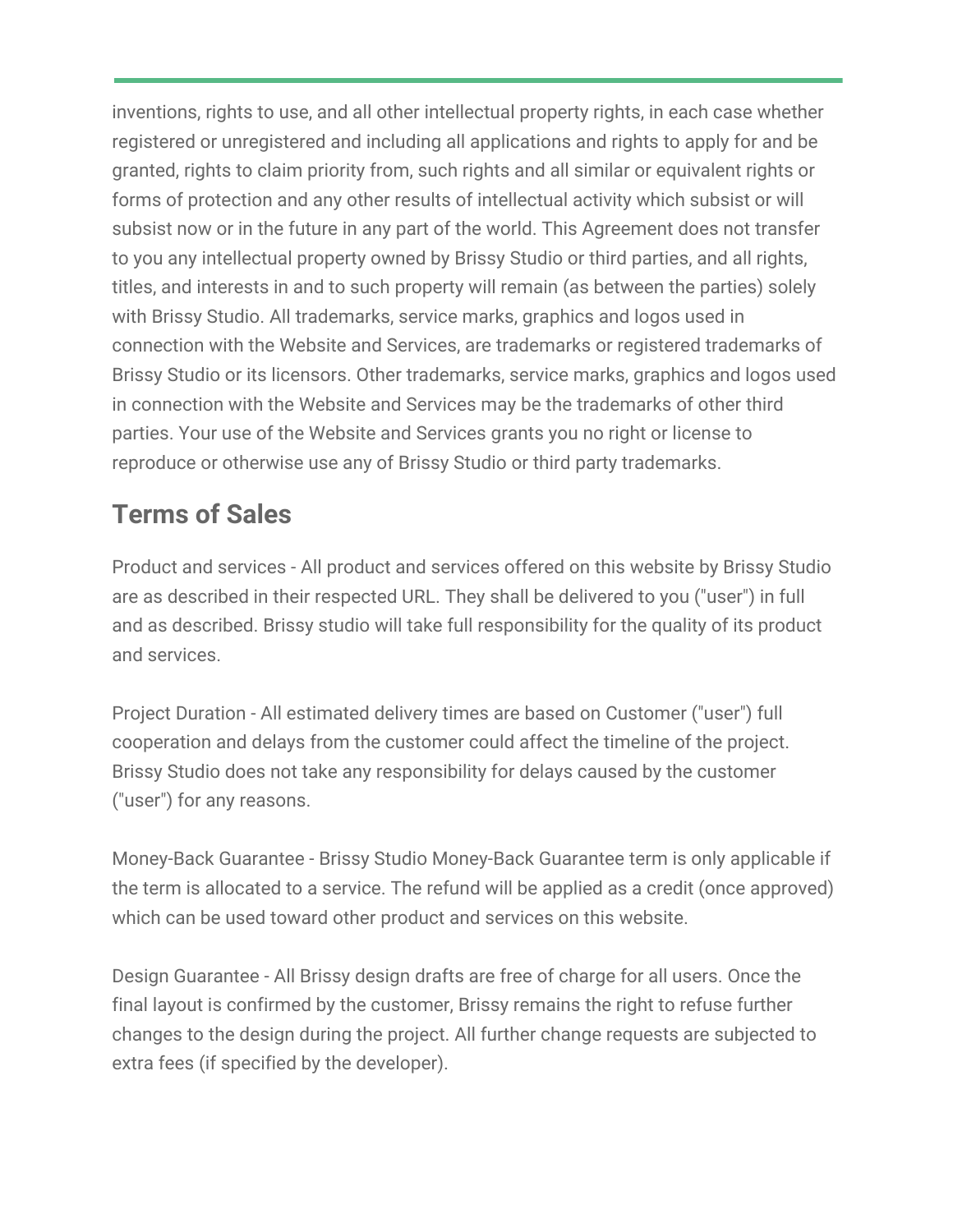## **Limitation of liability**

To the fullest extent permitted by applicable law, in no event will Brissy Studio, its affiliates, directors, officers, employees, agents, suppliers or licensors be liable to any person for any indirect, incidental, special, punitive, cover or consequential damages (including, without limitation, damages for lost profits, revenue, sales, goodwill, use of content, impact on business, business interruption, loss of anticipated savings, loss of business opportunity) however caused, under any theory of liability, including, without limitation, contract, tort, warranty, breach of statutory duty, negligence or otherwise, even if the liable party has been advised as to the possibility of such damages or could have foreseen such damages. To the maximum extent permitted by applicable law, the aggregate liability of Brissy Studio and its affiliates, officers, employees, agents, suppliers and licensors relating to the services will be limited to an amount greater of one dollar or any amounts actually paid in cash by you to Brissy Studio for the prior one month period prior to the first event or occurrence giving rise to such liability. The limitations and exclusions also apply if this remedy does not fully compensate you for any losses or fails of its essential purpose.

### **Indemnification**

You agree to indemnify and hold Brissy Studio and its affiliates, directors, officers, employees, agents, suppliers and licensors harmless from and against any liabilities, losses, damages or costs, including reasonable attorneys' fees, incurred in connection with or arising from any third party allegations, claims, actions, disputes, or demands asserted against any of them as a result of or relating to your Content, your use of the Website and Services or any willful misconduct on your part.

## **Severability**

All rights and restrictions contained in this Agreement may be exercised and shall be applicable and binding only to the extent that they do not violate any applicable laws and are intended to be limited to the extent necessary so that they will not render this Agreement illegal, invalid or unenforceable. If any provision or portion of any provision of this Agreement shall be held to be illegal, invalid or unenforceable by a court of competent jurisdiction, it is the intention of the parties that the remaining provisions or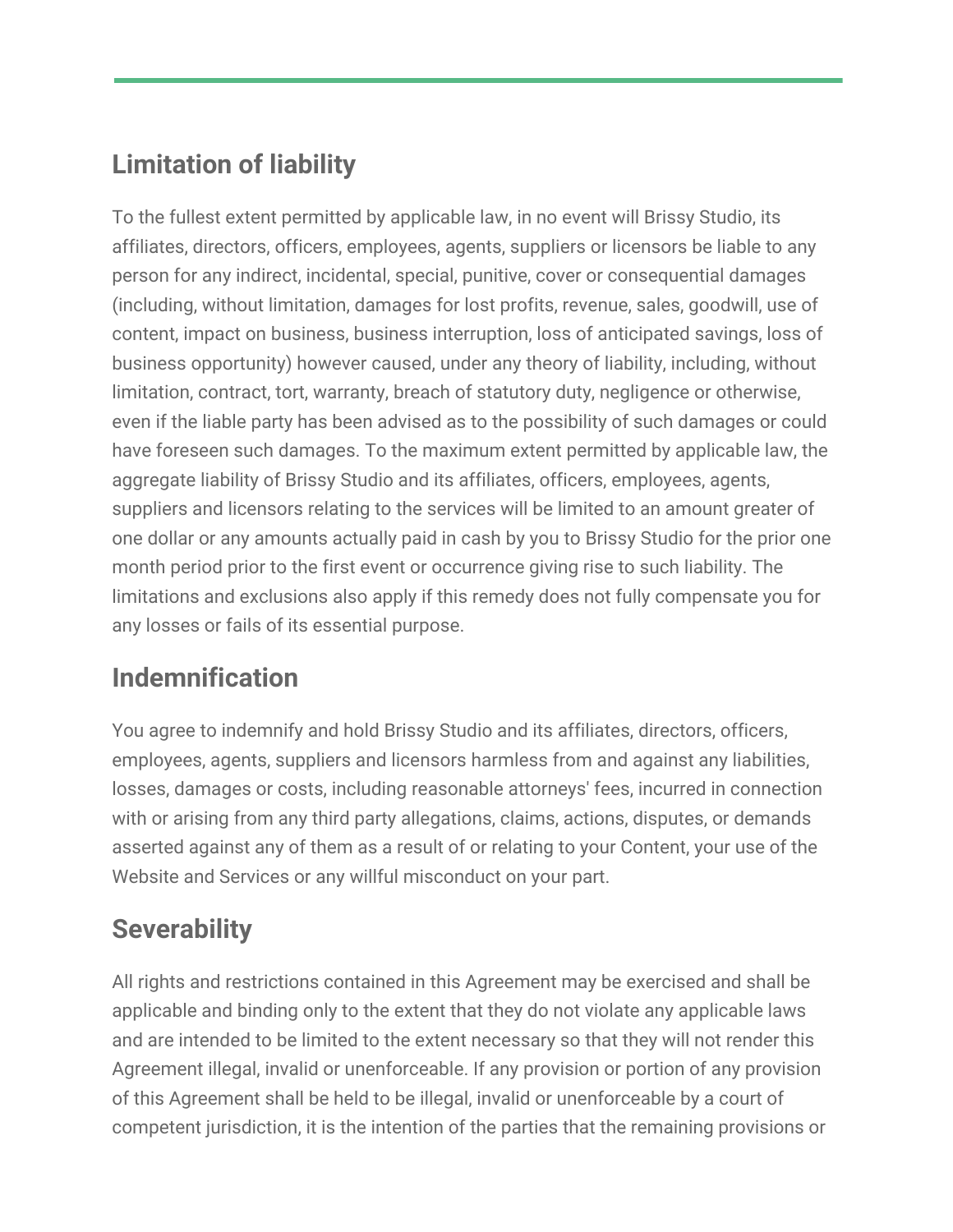portions thereof shall constitute their agreement with respect to the subject matter hereof, and all such remaining provisions or portions thereof shall remain in full force and effect.

### **Dispute resolution**

The formation, interpretation, and performance of this Agreement and any disputes arising out of it shall be governed by the substantive and procedural laws of Queensland, Australia without regard to its rules on conflicts or choice of law and, to the extent applicable, the laws of Australia. The exclusive jurisdiction and venue for actions related to the subject matter hereof shall be the courts located in Queensland, Australia, and you hereby submit to the personal jurisdiction of such courts. You hereby waive any right to a jury trial in any proceeding arising out of or related to this Agreement. The United Nations Convention on Contracts for the International Sale of Goods does not apply to this Agreement.

## **Changes and amendments**

We reserve the right to modify this Agreement or its terms relating to the Website and Services at any time, effective upon posting of an updated version of this Agreement on the Website. When we do, we will revise the updated date at the bottom of this page. Continued use of the Website and Services after any such changes shall constitute your consent to such changes. Policy was created with [WebsitePolicies](https://www.websitepolicies.com/blog/sample-terms-conditions-template).

## **Acceptance of these terms**

You acknowledge that you have read this Agreement and agree to all its terms and conditions. By accessing and using the Website and Services you agree to be bound by this Agreement. If you do not agree to abide by the terms of this Agreement, you are not authorized to access or use the Website and Services.

## **Contacting us**

If you would like to contact us to understand more about this Agreement or wish to contact us concerning any matter relating to it, you may send an email to support@brissystudio.com.au